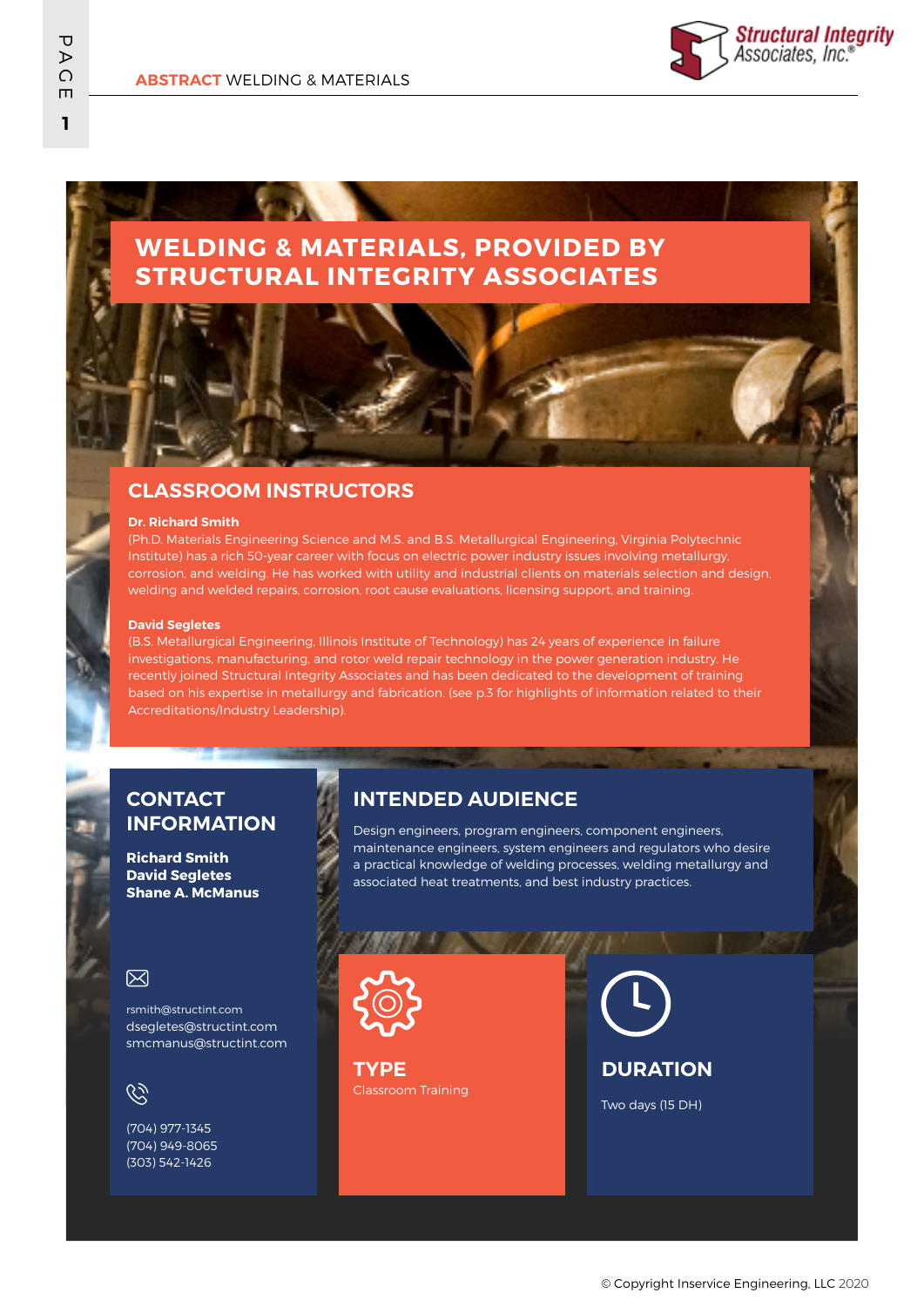

# **LEARNING OBJECTIVES**

Welding is integral to construction, maintenance, and repair of power plants and components. Nuclear plants are required by federal law to control special processes such as welding and nuclear welding programs are the cornerstone for compliance with this requirement. The interaction among various organizations at nuclear facilities is necessary to plan, implement, and inspect welding activities. A fundamental knowledge of welding processes and welding programs is essential for individuals interacting with welding activities to ensure first time quality is achieved. Further, a broader understanding of welding will increase effective communication among site welding and non-welding personnel.

This course provides an in-depth review of welding at nuclear power plants, including welding process fundamentals, materials and metallurgy, and relevant Codes and Standards.

Appropriate weld design, welding procedures, and welder qualification are vitally important in the energy industry. Structural Integrity offers comprehensive welding engineering services, including development and review of welding programs, selection and development of welding processes for critical applications, review and evaluation of procedure qualification records, and review and evaluation of weld failures. Our instructors bring many years of experience and practical applications that incorporate industry best practices to this class.

### **Topics Covered:**

- Welding Codes and Standards
- How welding processes are qualified and controlled
- Fundamentals of various welding processes
- Common welding problems
- Weld joint configurations
- Welding materials and metallurgy
- Heat treatment
- Temper bead welding
- Weld Overlay repairs

## **KEY INDUSTRY DOCUMENTS**

- 1. ASME Boiler and Pressure Vessel Code, Section II
- 2. ASME Boiler and Pressure Vessel Code, Section IX
- 3. ASME Boiler and Pressure Vessel Code, Section XI
- 4. EPRI Welding and Repair Technology Center